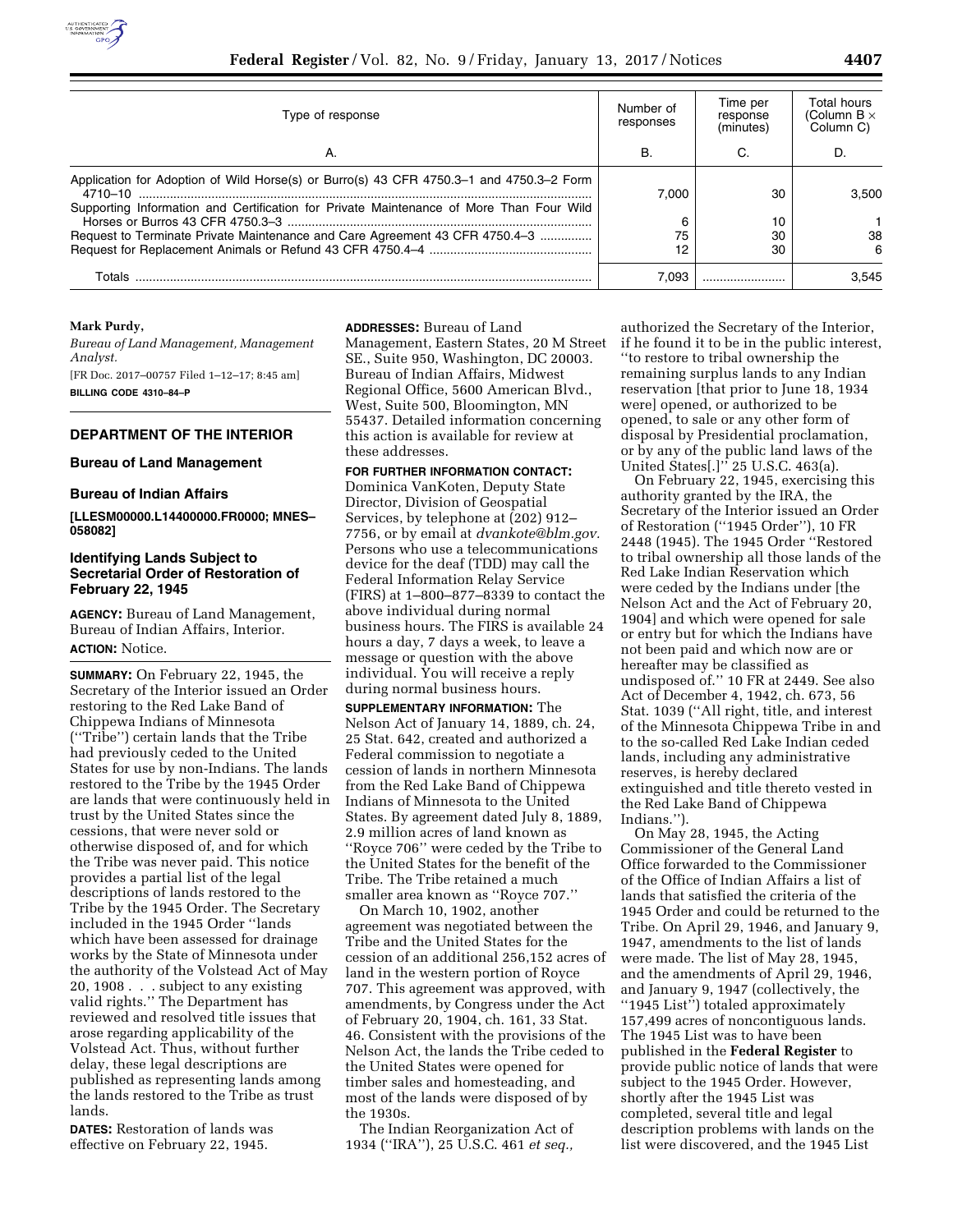was never published in the **Federal Register**.

From 1945 until 1988, the Department attempted to resolve many of the title and legal description problems with the lands on the 1945 List. On December 22, 1988, the Acting State Director of the Eastern States Office, Bureau of Land Management (''BLM''), forwarded to the Bureau of Indian Affairs a comprehensive list of lands totaling approximately 186,533 acres (''1988 List'') that the BLM had determined qualified for restoration to the Tribe under the 1945 Order. Many of the lands on the 1945 List were on the 1988 List. However, shortly after the 1988 List was completed, several additional title and legal description problems were discovered and the 1988 List was never published in the **Federal Register**.

In December 1997, the Department initiated a review of the lands on the 1945 and 1988 Lists. On February 2, 1999, the Department published in the **Federal Register** a list of lands totaling 86,685.89 acres which were determined to be eligible for restoration to the Tribe pursuant to the 1945 Order. 64 FR 5069 (1999). On November 15, 2001, the Department published in the **Federal Register** a list of lands totaling 34,578.58 acres which were also determined to be eligible for restoration to the Tribe pursuant to the 1945 Order. 66 FR 57479 (2001).

The Department has conducted an extensive review of one of the outstanding title and legal description problems. Specifically, the 1945 Order restored lands, including ''lands which have been assessed for drainage works by the State of Minnesota under authority of the Volstead Act of May 20, 1908 (35 Stat. 169, 43 U.S.C. secs. 1021– 1028) . . . subject to existing valid rights.'' 10 FR 2449. In a 2015 M-Opinion (M–37031) entitled *Legal Status of the Red Lake Band of Chippewa Indians' Restored Lands Assessed for Drainage Works by the State of Minnesota Under the Authority of the Volstead Act of 1908* (May 1, 2015), the Department determined that the Volstead drainage liens do not constitute a valid existing right as to restored lands for the Tribe.

The Department has determined through a review of BLM records, in accordance with M–37031, that the lands described below were ceded by the Tribe to the United States in 1889 and 1902, were held in trust by the United States subject to sale for the benefit of the Tribe, were not disposed of by the United States, and were restored to the Tribe by the 1945 Order. The descriptions include lands previously published as restored by the

1945 Order if such lands were also assessed with Volstead drainage liens. Descriptions of any additional lands that were restored by the 1945 Order may be published as they are confirmed.

Lands restored to the Tribe by the 1945 Order include the following described tracts and their respective acreages:

## FIFTH PRINCIPAL MERIDIAN, **MINNESOTA**

| T. 159 N., R 27 W.,                                                                                                                                                                                 |           |
|-----------------------------------------------------------------------------------------------------------------------------------------------------------------------------------------------------|-----------|
|                                                                                                                                                                                                     | 40        |
| T. 157 N., R 28 W.,                                                                                                                                                                                 |           |
| Sec. 6, Lots 5 and 6, SE1/4NW1/4                                                                                                                                                                    | 126.92    |
|                                                                                                                                                                                                     | 80        |
| Sec. 27, E <sup>1</sup> /2NE <sup>1</sup> /4, SW <sup>1</sup> /4NE <sup>1</sup> /4, NW <sup>1</sup> /4,                                                                                             | 600       |
|                                                                                                                                                                                                     | 160       |
| Sec. 32, Lots 1 thru 4, NE1/4, N1/2SW1/4,                                                                                                                                                           |           |
|                                                                                                                                                                                                     | 468.84    |
| Sec. 34, E1/2, SW1/4                                                                                                                                                                                | 480       |
|                                                                                                                                                                                                     | 640       |
| T. 158 N., R 28 W.,                                                                                                                                                                                 |           |
| Sec. 1, SW1/4, SE1/4SE1/4                                                                                                                                                                           | 200       |
|                                                                                                                                                                                                     | 320       |
|                                                                                                                                                                                                     | -80       |
|                                                                                                                                                                                                     | 160       |
| Sec. 6, S <sup>1</sup> / <sub>2</sub> NE <sup>1</sup> / <sub>4</sub> , N <sup>1</sup> / <sub>2</sub> SE <sup>1</sup> / <sub>4</sub> , SW <sup>1</sup> / <sub>4</sub> SE <sup>1</sup> / <sub>4</sub> | 200       |
| Sec. 7, Lots 1 and 2, E1/2NW1/4                                                                                                                                                                     | 158.60    |
| Sec. 12, SE1/4SW1/4                                                                                                                                                                                 | 40        |
|                                                                                                                                                                                                     | 160       |
| Sec. 16, SW1/4NE1/4                                                                                                                                                                                 | -40<br>40 |
| Sec. 17, W <sup>1</sup> /2NE <sup>1</sup> /4, W <sup>1</sup> /2SE <sup>1</sup> /4                                                                                                                   | 160       |
|                                                                                                                                                                                                     | 320       |
|                                                                                                                                                                                                     |           |
|                                                                                                                                                                                                     | 240       |
| Sec. 22, W <sup>1</sup> / <sub>2</sub> NW <sup>1</sup> /4, S <sup>1</sup> /2                                                                                                                        | 400       |
| Sec. 23, E <sup>1</sup> / <sub>2</sub> , E <sup>1</sup> / <sub>2</sub> NW <sup>1</sup> / <sub>4</sub> , SW <sup>1</sup> / <sub>4</sub> NW <sup>1</sup> / <sub>4</sub> ,                             |           |
|                                                                                                                                                                                                     | 600       |
|                                                                                                                                                                                                     |           |
|                                                                                                                                                                                                     |           |
| $\begin{tabular}{ll} Sec. & 24, & E1/2NE1/4, & SW1/4NE1/4, \\ W1/2NW1/4, & SE1/4NW1/4, & SW1/4, \\ N1/2SE1/4, SW1/4SE1/4 & \ldots \\ \end{tabular}$                                                 | 520       |
| 25, N <sup>1</sup> / <sub>2</sub> NE <sup>1</sup> / <sub>4</sub> , N <sup>1</sup> / <sub>2</sub> NW <sup>1</sup> / <sub>4</sub> ,<br>Sec.                                                           |           |
|                                                                                                                                                                                                     | 200       |
| Sec. 26, N <sup>1</sup> /2NE <sup>1</sup> /4, N <sup>1</sup> /2NW <sup>1</sup> /4                                                                                                                   | 160       |
| Sec. 27, NE1/4, N1/2NW1/4                                                                                                                                                                           | 240       |
| Sec. 28, N <sup>1</sup> /2NE <sup>1</sup> /4, SE <sup>1</sup> /4NE <sup>1</sup> /4, NW <sup>1</sup> /4                                                                                              | 280       |
| 32, SE1/4NW1/4, E1/2SW1/4,<br>Sec.                                                                                                                                                                  | 80        |
|                                                                                                                                                                                                     | 160       |
| T. 159 N., R 28 W.,                                                                                                                                                                                 |           |
|                                                                                                                                                                                                     | 40        |
| Sec. 6, Lot 4, SE1/4SE1/4                                                                                                                                                                           | 76.50     |
|                                                                                                                                                                                                     | 80        |
| Sec. 8, SE1/4NE1/4, SE1/4SW1/4,                                                                                                                                                                     |           |
|                                                                                                                                                                                                     | 120       |
|                                                                                                                                                                                                     | 80        |
| Sec. 12, E1/2SW1/4, SW1/4SW1/4                                                                                                                                                                      | 120       |
| Sec. 13, W1/2NW1/4                                                                                                                                                                                  | 80        |
| Sec. 14, N <sup>1</sup> /2NE <sup>1</sup> /4, SW <sup>1</sup> /4NE <sup>1</sup> /4                                                                                                                  | 120       |
| Sec. 17, NW1/4NE1/4, NE1/4NW1/4                                                                                                                                                                     | -80       |
| Sec. 27, NW1/4SW1/4                                                                                                                                                                                 | 160<br>40 |
| Sec. 29, W1/2SW1/4, E1/2SE1/4                                                                                                                                                                       | 160       |
| Sec. 30, Lot 1<br>.                                                                                                                                                                                 | 38.67     |
| Sec. 32, SW1/4NE1/4, NW1/4SE1/4                                                                                                                                                                     | 80        |
| T. 160 N., R 28 W.,                                                                                                                                                                                 |           |
| Sec. 31, Lots 3 and 4, NE1/4SW1/4                                                                                                                                                                   | 112.27    |
| T. 154 N., R 29 W.,                                                                                                                                                                                 |           |
|                                                                                                                                                                                                     | 40        |
| T. 155 N., R 29 W.,                                                                                                                                                                                 |           |
| Sec. 16, SW1/4NW1/4                                                                                                                                                                                 | 40        |
|                                                                                                                                                                                                     | 19.40     |
| T. 156 N., R 29 W.,                                                                                                                                                                                 |           |
|                                                                                                                                                                                                     | 40        |
| T. 157 N., R 29 W.,                                                                                                                                                                                 | 40        |
| Sec. 4, Lots 1 and 4, SW1/4NW1/4                                                                                                                                                                    | 120.04    |
|                                                                                                                                                                                                     |           |

# FIFTH PRINCIPAL MERIDIAN, MINNESOTA—Continued

| Sec. 5, Lot 1, SE1/4NE1/4                                                                                                                  | 79.93      |
|--------------------------------------------------------------------------------------------------------------------------------------------|------------|
| Sec. 6, Lots 3 thru 6, S1/2NE1/4,                                                                                                          |            |
| SE1/4NW1/4, NE1/4SW1/4, NW1/4SE1/4                                                                                                         | 372.06     |
| Sec. 11, E1/2NE1/4, SW1/4NE1/4                                                                                                             | 120        |
| Sec. 12, W <sup>1</sup> / <sub>2</sub> NW <sup>1</sup> /4                                                                                  | 80         |
| Sec. 21, NE <sup>1</sup> /4, W <sup>1</sup> / <sub>2</sub> NW <sup>1</sup> /4                                                              | 240<br>160 |
|                                                                                                                                            | 160        |
| Sec. 36, E <sup>1</sup> / <sub>2</sub> SW <sup>1</sup> /4, SE <sup>1</sup> /4                                                              | 240        |
| T. 158 N., R 29 W.,                                                                                                                        |            |
|                                                                                                                                            | 80         |
| Sec. 4, NW1/4SW1/4                                                                                                                         | 40         |
| Sec. 6, Lot 7, E1/2SW1/4, SE1/4                                                                                                            | 282.22     |
| Sec. 8, W1/2NW1/4, SE1/4NW1/4, SW1/4                                                                                                       | 280        |
|                                                                                                                                            | 40         |
| Sec. 25, E <sup>1</sup> / <sub>2</sub> NW <sup>1</sup> /4                                                                                  | 80         |
| 29, W <sup>1</sup> /2NE <sup>1</sup> /4, SE <sup>1</sup> /4NE <sup>1</sup> /4,<br>Sec.                                                     |            |
|                                                                                                                                            | 160        |
| Sec. 32, SW1/4NW1/4                                                                                                                        | 40         |
| Sec. 33, SE1/4SE1/4                                                                                                                        | 40         |
| T. 159 N., R 29 W.,                                                                                                                        |            |
| Sec. 6, SE1/4NE1/4, E1/2SE1/4                                                                                                              | 80<br>120  |
| 10, SW1/4NE1/4, SE1/4NW1/4,<br>Sec.                                                                                                        |            |
|                                                                                                                                            | 160        |
| Sec. 11, NE1/4NE1/4, W1/2NW1/4                                                                                                             | 120        |
| Sec. 12, S <sup>1</sup> / <sub>2</sub> NW <sup>1</sup> /4, NW <sup>1</sup> /4SE <sup>1</sup> /4                                            | 120        |
|                                                                                                                                            | 80         |
| Sec. 28, NW1/4SE1/4                                                                                                                        | 40         |
| Sec. 32, Lot 3, SE1/4NE1/4                                                                                                                 | 80.70      |
|                                                                                                                                            | 80         |
| 34, N <sup>1</sup> / <sub>2</sub> NW <sup>1</sup> / <sub>4</sub> , SW <sup>1</sup> / <sub>4</sub> NW <sup>1</sup> / <sub>4</sub> ,<br>Sec. |            |
|                                                                                                                                            | 160        |
| Sec. 35, NE <sup>1</sup> / <sub>4</sub> NW <sup>1</sup> /4                                                                                 | 40         |
| T. 160 N., R 29 W.,                                                                                                                        |            |
| Sec. 13, E1/2NE1/4, E1/2SE1/4                                                                                                              | 160        |
| Sec. 15, SW1/4NW1/4                                                                                                                        | 40         |
|                                                                                                                                            | 40         |
|                                                                                                                                            | 40         |
| T. 153 N., R 30 W.,                                                                                                                        |            |
| Sec. 14, SE1/4SW1/4                                                                                                                        | 40         |
| T. 156 N., R 30 W.,                                                                                                                        |            |
|                                                                                                                                            | 160        |
| T. 157 N., R 30 W.,<br>Sec. 3, Lots 1 and 2, S1/2NE1/4, S1/2                                                                               | 478.86     |
|                                                                                                                                            | 80         |
| 5, NE <sup>1</sup> /4SW <sup>1</sup> /4, N <sup>1</sup> /2SE <sup>1</sup> /4,<br>Sec.                                                      |            |
|                                                                                                                                            | 160        |
|                                                                                                                                            | 40.38      |
|                                                                                                                                            | 160        |
| Sec. 13, NE1/4, SW1/4                                                                                                                      | 320        |
|                                                                                                                                            | 160        |
|                                                                                                                                            | 160        |
|                                                                                                                                            | 160        |
|                                                                                                                                            | 160        |
| Sec. 30, Lots 1 and 2, E1/2NW1/4                                                                                                           | 159.55     |
| T. 158 N., R 30 W.,                                                                                                                        |            |
| Sec. 7, Lot 3, NE1/4SW1/4, N1/2SE1/4                                                                                                       | 157.53     |
| Sec. 10, SW1/4SE1/4                                                                                                                        | 40         |
| Sec. 14, N1/2SE1/4, SE1/4SE1/4                                                                                                             | 120        |
| Sec. 15, NW1/4SW1/4                                                                                                                        | 40         |
| Sec. 24, N <sup>1</sup> / <sub>2</sub> NW <sup>1</sup> /4                                                                                  | 80         |
| Sec. 29, W <sup>1</sup> /2NW <sup>1</sup> /4                                                                                               | 80         |
| Sec. 30, Lots 3 and 4, E <sup>1</sup> / <sub>2</sub> SW <sup>1</sup> / <sub>4</sub>                                                        | 158.16     |
| Sec. 31, NW1/4NE1/4                                                                                                                        | 40         |
| Sec. 32, SE1/4SE1/4<br>Sec. 33, NE <sup>1</sup> /4SW <sup>1</sup> /4, S <sup>1</sup> /2SE <sup>1</sup> /4                                  | 40         |
| Sec. 34, SE1/4NW1/4, NE1/4SW1/4                                                                                                            | 120<br>80  |
| T. 159 N., R 30 W.,                                                                                                                        |            |
|                                                                                                                                            | 79.49      |
|                                                                                                                                            | 40         |
| Sec. 35, SW1/4NW1/4                                                                                                                        | 40         |
| T. 160 N., R 30 W.,                                                                                                                        |            |
|                                                                                                                                            | 80         |
| T. 153 N., R 31 W.,                                                                                                                        |            |
| Sec. 36, W <sup>1</sup> /2NE <sup>1</sup> /4                                                                                               | 80         |
| T. 157 N., R 31 W.,                                                                                                                        |            |
| Sec. 2, Lot 4, SE1/4NE1/4, NE1/4SW1/4                                                                                                      | 119.79     |
|                                                                                                                                            | 39.78      |
| Sec. 8, NW1/4SW1/4                                                                                                                         | 40         |
| Sec. 9, SW1/4NW1/4, W1/2SW1/4                                                                                                              | 120        |
|                                                                                                                                            | 160        |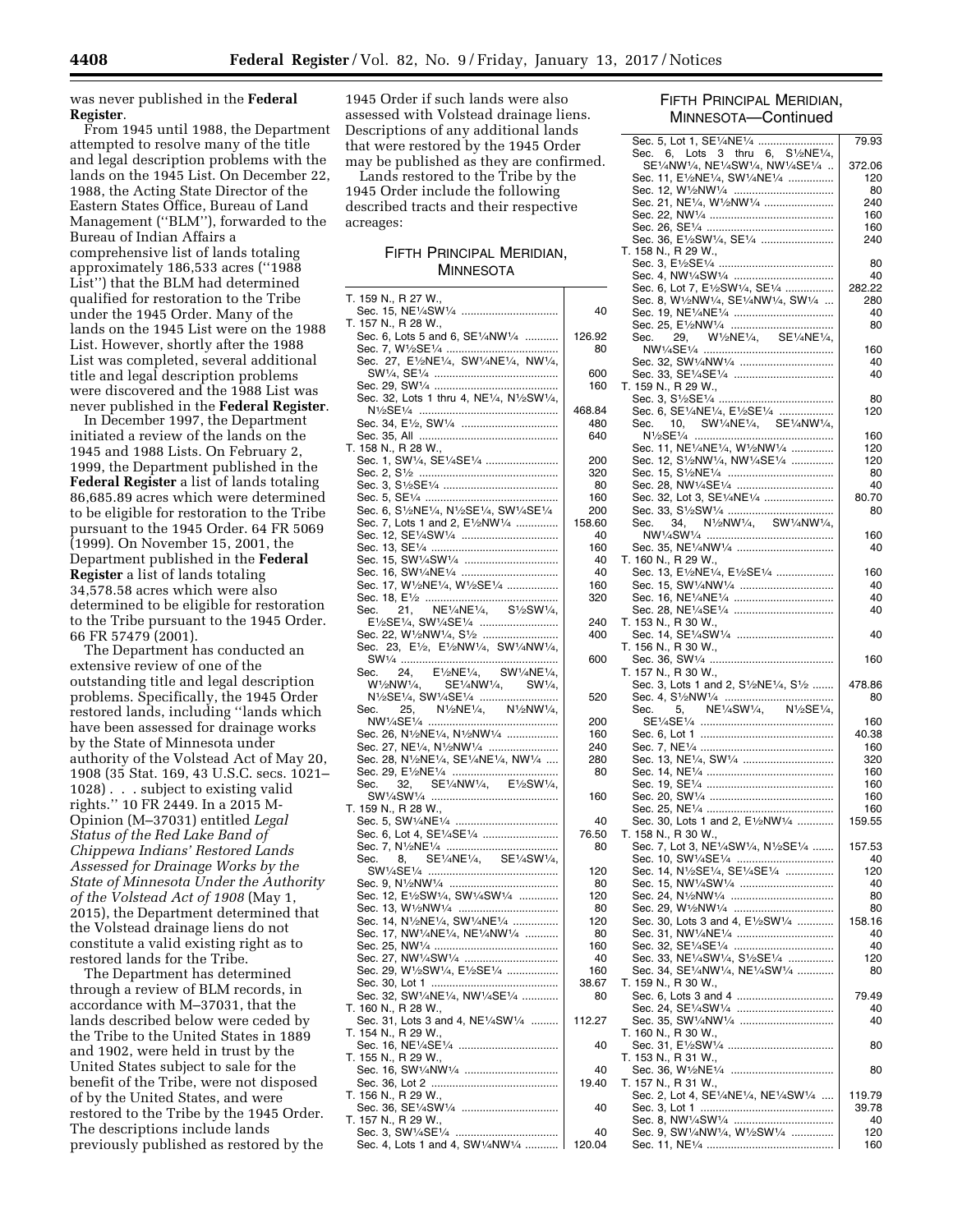# FIFTH PRINCIPAL MERIDIAN, MINNESOTA—Continued

|      |                                                                                                                                     | 160    |
|------|-------------------------------------------------------------------------------------------------------------------------------------|--------|
|      | Sec. 15, SE1/4NW1/4                                                                                                                 | 40     |
|      | Sec. 20, NW1/4NW1/4                                                                                                                 | 40     |
|      |                                                                                                                                     | 160    |
|      | Sec. 31, Lots 1 and 2, E1/2NW1/4                                                                                                    | 160.75 |
|      | Sec. 32, SW1/4NE1/4                                                                                                                 | 40     |
|      | T. 158 N., R 31 W.,                                                                                                                 |        |
|      |                                                                                                                                     | 43.08  |
| Sec. | 23, SW <sup>1</sup> / <sub>4</sub> NE <sup>1</sup> / <sub>4</sub> , SE <sup>1</sup> / <sub>4</sub> NW <sup>1</sup> / <sub>4</sub> , |        |
|      |                                                                                                                                     | 160    |
|      | Sec. 24, NW1/4SE1/4                                                                                                                 | 40     |
|      |                                                                                                                                     | 80     |
|      |                                                                                                                                     | 40     |
|      | Sec. 34, NE1/4NW1/4                                                                                                                 | 40     |
|      | T. 159 N., R 31 W.,                                                                                                                 |        |
|      |                                                                                                                                     | 41.20  |
|      |                                                                                                                                     | 40     |
|      | Sec. 32, S <sup>1</sup> / <sub>2</sub> NW <sup>1</sup> /4                                                                           | 80     |
|      | T. 155 N., R 32 W.,                                                                                                                 |        |
|      |                                                                                                                                     |        |
|      | Sec. 1, Lots 1 thru 12, NW1/4                                                                                                       | 612.64 |
|      |                                                                                                                                     | 320    |
|      |                                                                                                                                     | 160    |
|      |                                                                                                                                     | 160    |
|      | Sec. 11, N <sup>1</sup> / <sub>2</sub> NW <sup>1</sup> /4, SE <sup>1</sup> /4NW <sup>1</sup> /4, SW <sup>1</sup> /4                 | 280    |
|      |                                                                                                                                     | 65.36  |
|      |                                                                                                                                     | 320    |
|      |                                                                                                                                     | 160    |
|      | Sec. 22, NW1/4NE1/4, SE1/4NE1/4, NW1/4                                                                                              | 240    |
|      | Sec. 23, SW1/4NE1/4                                                                                                                 | -40    |
|      | Sec. 26, SW1/4NE1/4, NW1/4, NW1/4SE1/4                                                                                              | 240    |
|      | Sec. 27, NW1/4SE1/4                                                                                                                 | 40     |
|      | Sec. 28, NW1/4, N1/2SW1/4                                                                                                           | 240    |
|      | T. 156 N., R 32 W.,                                                                                                                 |        |
|      |                                                                                                                                     | 26.01  |
|      |                                                                                                                                     | 160    |
|      |                                                                                                                                     | 160    |
|      |                                                                                                                                     | 160    |
|      |                                                                                                                                     | 160    |
|      |                                                                                                                                     | 160    |
|      |                                                                                                                                     |        |
|      |                                                                                                                                     | 160    |
|      | Sec. 24, Lot 12, SW1/4                                                                                                              | 193.59 |
|      | Sec. 25, Lots 1, 6, 7 and 12, SW1/4                                                                                                 | 294.04 |
|      |                                                                                                                                     | 160    |
|      |                                                                                                                                     | 320    |
|      |                                                                                                                                     | 160    |
|      |                                                                                                                                     | 160    |
|      | T. 157 N., R 32 W.,                                                                                                                 |        |
|      |                                                                                                                                     | 40     |
|      |                                                                                                                                     | 40.03  |
|      | Sec. 17, W1/2NW1/4                                                                                                                  | 80     |
|      | Sec. 18, Lot 3, N1/2NE1/4, SE1/4NE1/4                                                                                               | 159.09 |
|      | Sec. 19, Lots 3 and 4, E <sup>1</sup> / <sub>2</sub> SW <sup>1</sup> / <sub>4</sub>                                                 | 159.6  |
|      |                                                                                                                                     |        |
|      |                                                                                                                                     | 160    |
|      | Sec. 24, E <sup>1</sup> /2NE <sup>1</sup> /4, S <sup>1</sup> /2SE <sup>1</sup> /4                                                   | 160    |
|      | Sec. 25, SW1/4NE1/4, SE1/4SW1/4,                                                                                                    |        |
|      |                                                                                                                                     | 160    |
|      | Sec. 28, NW1/4SW1/4                                                                                                                 | 40     |
|      | Sec. 30, Lots 1 and 2, E1/2NW1/4                                                                                                    | 159.7  |
|      | T. 158 N., R 32 W.,                                                                                                                 |        |
|      | Sec. 1, Lot 7, SW1/4SW1/4                                                                                                           | 72.54  |
|      | Sec. 2, NE1/4SW1/4, SE1/4SE1/4                                                                                                      | 80     |
|      |                                                                                                                                     | 40     |
|      | Sec. 14, NE1/4SE1/4<br>Sec. 15, NE1/4SE1/4, SW1/4SE1/4                                                                              |        |
|      |                                                                                                                                     | 80     |
|      | Sec. 16, SE1/4NW1/4, SW1/4                                                                                                          | 200    |
|      | Sec. 17, SW1/4NW1/4, N1/2SW1/4                                                                                                      | 120    |
|      |                                                                                                                                     | 80     |
|      | Sec. 21, SW1/4NW1/4, SW1/4SW1/4                                                                                                     | 80     |
|      |                                                                                                                                     | 40     |
|      | Sec. 25, Lot 4, NE <sup>1</sup> /4SW <sup>1</sup> /4                                                                                | 74.93  |
|      | Sec. 26, SE1/4NE1/4                                                                                                                 | 40     |
|      |                                                                                                                                     | 40     |
|      | Sec. 28, NW1/4NE1/4, N1/2NW1/4                                                                                                      | 120    |
|      | Sec. 31, E1/2SE1/4, SW1/4SE1/4                                                                                                      | 120    |
|      | Sec. 35, NE1/4NE1/4, SW1/4NE1/4                                                                                                     | 80     |
|      | T. 159 N., R 32 W.,                                                                                                                 |        |
|      | Sec. 6, Lots 2 and 5, SW1/4NE1/4,                                                                                                   |        |
|      |                                                                                                                                     | 148.83 |
|      |                                                                                                                                     | 40     |
|      |                                                                                                                                     | 40     |
|      |                                                                                                                                     | 40     |
|      | Sec. 15, SW1/4NE1/4                                                                                                                 | 40     |
|      |                                                                                                                                     |        |

# FIFTH PRINCIPAL MERIDIAN, MINNESOTA—Continued

| Sec. 16, SW1/4NE1/4, W1/2NW1/4,                                                                                                                                                  |               |
|----------------------------------------------------------------------------------------------------------------------------------------------------------------------------------|---------------|
|                                                                                                                                                                                  | 200           |
| SE1/4NW1/4, SE1/4SE1/4<br>Sec. 25, NE1/4NE1/4                                                                                                                                    | 40            |
| Sec. 26, NW1/4NW1/4                                                                                                                                                              | 40            |
| Sec. 28, SE <sup>1</sup> /4SW <sup>1</sup> /4                                                                                                                                    | 40            |
| T. 160 N., R 32 W.,                                                                                                                                                              |               |
|                                                                                                                                                                                  | 160           |
|                                                                                                                                                                                  | 320           |
|                                                                                                                                                                                  | 160           |
|                                                                                                                                                                                  | 160           |
| T. 155 N., R 33 W.,                                                                                                                                                              |               |
|                                                                                                                                                                                  | 320           |
|                                                                                                                                                                                  | 160           |
|                                                                                                                                                                                  | 160           |
|                                                                                                                                                                                  | 160           |
|                                                                                                                                                                                  | 320           |
|                                                                                                                                                                                  | 160           |
| T. 156 N., R 33 W.,                                                                                                                                                              |               |
|                                                                                                                                                                                  | 160           |
| T. 157 N., R 33 W.,                                                                                                                                                              | 79.12         |
| Sec. 8, E <sup>1</sup> / <sub>2</sub> SW <sup>1</sup> /4, W <sup>1</sup> / <sub>2</sub> SE <sup>1</sup> /4                                                                       | 160           |
| Sec. 13, NE1/4SE1/4                                                                                                                                                              | 40            |
| Sec. 16, NE <sup>1</sup> /4SW <sup>1</sup> /4                                                                                                                                    | 40            |
| Sec. 17, SW1/4SE1/4                                                                                                                                                              | 40            |
|                                                                                                                                                                                  | 80            |
| Sec. 20, SW1/4NE1/4, NW1/4SW1/4                                                                                                                                                  | 80            |
|                                                                                                                                                                                  |               |
|                                                                                                                                                                                  | 120           |
| Sec. 22, W <sup>1</sup> /2NW <sup>1</sup> /4, W <sup>1</sup> /2SE <sup>1</sup> /4                                                                                                | 160           |
|                                                                                                                                                                                  | 80            |
| 24, S <sup>1</sup> / <sub>2</sub> NW <sup>1</sup> /4, N <sup>1</sup> / <sub>2</sub> SW <sup>1</sup> /4,<br>Sec.                                                                  |               |
|                                                                                                                                                                                  | 200           |
| Sec. 35, NE <sup>1</sup> /4SW <sup>1</sup> /4                                                                                                                                    | 40            |
| T. 158 N., R 33 W.,                                                                                                                                                              |               |
|                                                                                                                                                                                  | 40            |
| T. 159 N., R 33 W.,                                                                                                                                                              |               |
| Sec. 5, Lots 2 and 3, S1/2NE1/4                                                                                                                                                  | 159.32        |
| Sec. 7, E1/2NE1/4, NE1/4SW1/4, N1/2SE1/4                                                                                                                                         | 200           |
| Sec.                                                                                                                                                                             |               |
|                                                                                                                                                                                  | 160           |
| Sec. 19, N1/2SE1/4, SW1/4SE1/4                                                                                                                                                   | 120           |
| T. 160 N., R 33 W.,                                                                                                                                                              |               |
| Sec. 8, NW1/4SE1/4                                                                                                                                                               | 40            |
| Sec. 23, S <sup>1</sup> / <sub>2</sub> NW <sup>1</sup> /4                                                                                                                        | 80            |
| Sec. 25, SE1/4NE1/4, NE1/4SE1/4                                                                                                                                                  | 80            |
| Sec. 29, SE1/4NE1/4                                                                                                                                                              | 40            |
|                                                                                                                                                                                  | 160           |
| Sec. 32, SE <sup>1</sup> /4NE <sup>1</sup> /4                                                                                                                                    | 40            |
|                                                                                                                                                                                  |               |
| T. 162 N., R 33 W.,                                                                                                                                                              |               |
| Sec. 14, NW1/4SE1/4                                                                                                                                                              | 40            |
| T. 156 N., R 34 W.,                                                                                                                                                              |               |
| Sec. 4, Lot 4, SW1/4NW1/4                                                                                                                                                        | 63.69         |
| Sec. 5, Lot 1, S1/2NE1/4, SE1/4                                                                                                                                                  | 263.73        |
| Sec. 6, Lot 1, SE1/4NE1/4                                                                                                                                                        | 65.20         |
|                                                                                                                                                                                  | 161.79        |
| Sec. 7, Lots 3 and 4, E <sup>1</sup> / <sub>2</sub> SW <sup>1</sup> / <sub>4</sub><br>Sec. 9, W <sup>1</sup> /2NE <sup>1</sup> /4, SE <sup>1</sup> /4NE <sup>1</sup> /4,<br>Sec. |               |
|                                                                                                                                                                                  | 160           |
| Sec. 18, Lots 1 and 2, E1/2NW1/4                                                                                                                                                 | 161.42        |
| T. 157 N., R 34 W.,                                                                                                                                                              |               |
| Sec. 1, Lots 3 and 4, S <sup>1</sup> / <sub>2</sub> NW <sup>1</sup> /4                                                                                                           | 157.92        |
| Sec. 5, SW1/4SW1/4                                                                                                                                                               | 40            |
| Sec. 8, NE1/4NW1/4                                                                                                                                                               | 40            |
| Sec. 10, SW <sup>1</sup> /4NE <sup>1</sup> /4, NW <sup>1</sup> /4SW <sup>1</sup> /4                                                                                              | 80            |
|                                                                                                                                                                                  | 160           |
| Sec. 13, SE1⁄4NW1⁄4                                                                                                                                                              | 40            |
| Sec. 18, Lots 3 and 4, SE <sup>1</sup> /4SW <sup>1</sup> /4,                                                                                                                     |               |
|                                                                                                                                                                                  | 154.92<br>160 |
|                                                                                                                                                                                  | 80            |
|                                                                                                                                                                                  | 80            |
| 23, W1/2SW1/4, SE1/4SW1/4,<br>Sec.                                                                                                                                               |               |
|                                                                                                                                                                                  | 200           |
| 24.<br>Sec.                                                                                                                                                                      |               |
| W1/2SW1/4, SE1/4SW1/4,                                                                                                                                                           | 160           |
|                                                                                                                                                                                  | 320           |
| N <sup>1</sup> /2NE <sup>1</sup> /4, W <sup>1</sup> /2SW <sup>1</sup> /4,<br>28,<br>Sec.                                                                                         |               |
| SE1/4SW1/4, SW1/4SE1/4                                                                                                                                                           | 240           |
| Sec. 32, NW1/4NW1/4                                                                                                                                                              | 40            |
| Sec. 33, NW1/4NE1/4                                                                                                                                                              | 40            |
| T. 158 N., R 34 W.,                                                                                                                                                              | 33.16         |

# FIFTH PRINCIPAL MERIDIAN, MINNESOTA—Continued

|                                                                                                                                      | 80         |
|--------------------------------------------------------------------------------------------------------------------------------------|------------|
| T. 159 N., R 34 W.,                                                                                                                  |            |
| Sec. 6, Lots 3, 5 and 6                                                                                                              | 120.06     |
| Sec. 7, Lots 2 thru 4, SE1/4NW1/4,                                                                                                   |            |
| E <sup>1</sup> / <sub>2</sub> SW <sup>1</sup> /4, NE <sup>1</sup> /4SE <sup>1</sup> /4                                               | 278.82     |
| Sec. 8, S <sup>1</sup> / <sub>2</sub> SW <sup>1</sup> /4, SE <sup>1</sup> /4                                                         | 240        |
|                                                                                                                                      | 80         |
| Sec. 17, N <sup>1</sup> / <sub>2</sub> NE <sup>1</sup> /4, N <sup>1</sup> /2NW <sup>1</sup> /4                                       | 160        |
| 18, Lots 1 thru 3, NW1/4NE1/4,<br>Sec.                                                                                               |            |
| E <sup>1</sup> / <sub>2</sub> NW <sup>1</sup> /4, NE <sup>1</sup> /4SW <sup>1</sup> /4                                               | 279.10     |
| T. 160 N., R 34 W.,                                                                                                                  |            |
|                                                                                                                                      | 80         |
| Sec. 2, Lots 1 and 2, S1/2NE1/4                                                                                                      | 165.11     |
| Sec. 7, W1/2NE1/4, W1/2SE1/4                                                                                                         | 160        |
| Sec. 8, Lot 3, SW1/4NE1/4, NE1/4SW1/4                                                                                                | 118.80     |
|                                                                                                                                      | 160        |
| Sec. 15, SE <sup>1</sup> /4NW <sup>1</sup> /4, SW <sup>1</sup> /4SW <sup>1</sup> /4                                                  | 80         |
| Sec. 16, NW <sup>1</sup> /4SW <sup>1</sup> /4                                                                                        | 40         |
| Sec. 17, Lot 1, W1/2NW1/4, SE1/4NW1/4                                                                                                | 157.70     |
| Sec. 19, Lots 1, 2 and 4, E1/2NW1/4,                                                                                                 |            |
| N <sup>1</sup> / <sub>2</sub> SE <sup>1</sup> /4, SE <sup>1</sup> /4SE <sup>1</sup> /4                                               | 295.46     |
|                                                                                                                                      | 80         |
|                                                                                                                                      | 160        |
| Sec. 22, NE1/4SW1/4, NE1/4SE1/4                                                                                                      |            |
| Sec. 23, NW1/4NE1/4                                                                                                                  | 80         |
|                                                                                                                                      | 40         |
| Sec. 26, SE1/4NW1/4                                                                                                                  | 40         |
| Sec. 28, NW1/4NE1/4                                                                                                                  | 40         |
| Sec. 32, SE <sup>1</sup> /4NE <sup>1</sup> /4                                                                                        | 40         |
| Sec. 34, SW1/4NW1/4                                                                                                                  | 40         |
| T. 161 N., R 34 W.,                                                                                                                  |            |
| 36, N <sup>1</sup> / <sub>2</sub> SW <sup>1</sup> /4, SW <sup>1</sup> /4SW <sup>1</sup> /4,<br>Sec.                                  |            |
|                                                                                                                                      | 160        |
| T. 162 N., R 34 W.,                                                                                                                  |            |
|                                                                                                                                      | 160        |
| T. 155 N., R 35 W.,                                                                                                                  |            |
| Sec. 15, SE1/4SE1/4                                                                                                                  | 40         |
| Sec. 16, N <sup>1</sup> / <sub>2</sub> NE <sup>1</sup> / <sub>4</sub> , E <sup>1</sup> / <sub>2</sub> NW <sup>1</sup> / <sub>4</sub> | 160        |
|                                                                                                                                      | 160        |
|                                                                                                                                      | 160        |
| Sec. 30, Lot 4, SE1/4SW1/4                                                                                                           | 78.07      |
|                                                                                                                                      |            |
| T. 156 N., R 35 W.,                                                                                                                  |            |
|                                                                                                                                      |            |
| Sec. 2, Lot 4, SW1/4NW1/4, N1/2SW1/4,<br>SW1/4SW1/4, NW1/4SE1/4                                                                      | 226.76     |
|                                                                                                                                      |            |
| Sec. 3, Lots 1 and 2, SE1/4NE1/4,                                                                                                    | 172.68     |
|                                                                                                                                      | 40         |
| Sec. 9, E1/2SW1/4, SW1/4SE1/4                                                                                                        | 120        |
|                                                                                                                                      | 160        |
|                                                                                                                                      | 80         |
|                                                                                                                                      | 80         |
|                                                                                                                                      |            |
|                                                                                                                                      | 320        |
|                                                                                                                                      | 160        |
|                                                                                                                                      | 160        |
| Sec. 20, W1/2NW1/4, SE1/4NW1/4,                                                                                                      |            |
|                                                                                                                                      | 240        |
| Sec. 21, SW1⁄4                                                                                                                       | 160<br>160 |
|                                                                                                                                      |            |
| T. 157 N., R 35 W.,                                                                                                                  |            |
|                                                                                                                                      | 40         |
| Sec. 6, Lot 7, SE1/4SW1/4                                                                                                            | 81.95      |
| Sec. 7, Lot 1, NE1/4NW1/4                                                                                                            | 82         |
| Sec. 8, E1/2SW1/4, W1/2SE1/4                                                                                                         | 160        |
|                                                                                                                                      | 160        |
| Sec. 34, Lots 1 and 2, N1/2SW1/4                                                                                                     | 166.05     |
| Sec. 36, Lot 1, NW1/4SW1/4                                                                                                           | 80.96      |
| T. 158 N., R 35 W.,                                                                                                                  |            |
|                                                                                                                                      | 42.81      |
| Sec. 18, SW1/4NE1/4                                                                                                                  | 40         |
|                                                                                                                                      | 40         |
|                                                                                                                                      | 70.83      |
| Sec. 36, SW1/4NW1/4                                                                                                                  | 40         |
| T. 159 N., R 35 W.,                                                                                                                  |            |
| 1, Lots 1 and 2, $SW!/4NE!/4$ ,<br>Sec.                                                                                              |            |
| E <sup>1</sup> / <sub>2</sub> SW <sup>1</sup> /4, SW <sup>1</sup> /4SW <sup>1</sup> /4, NW <sup>1</sup> /4SE <sup>1</sup> /4         | 279.65     |
| Sec. 2, NW1/4SE1/4                                                                                                                   | 40         |
| Sec. 3, Lot 3, SW1/4NE1/4, SE1/4NW1/4,                                                                                               |            |
|                                                                                                                                      | 158.44     |
|                                                                                                                                      | 38.01      |
|                                                                                                                                      | 40         |
| Sec. 9, SE1/4NE1/4, N1/2SW1/4                                                                                                        | 120        |
|                                                                                                                                      | 40<br>40   |

e<br>B